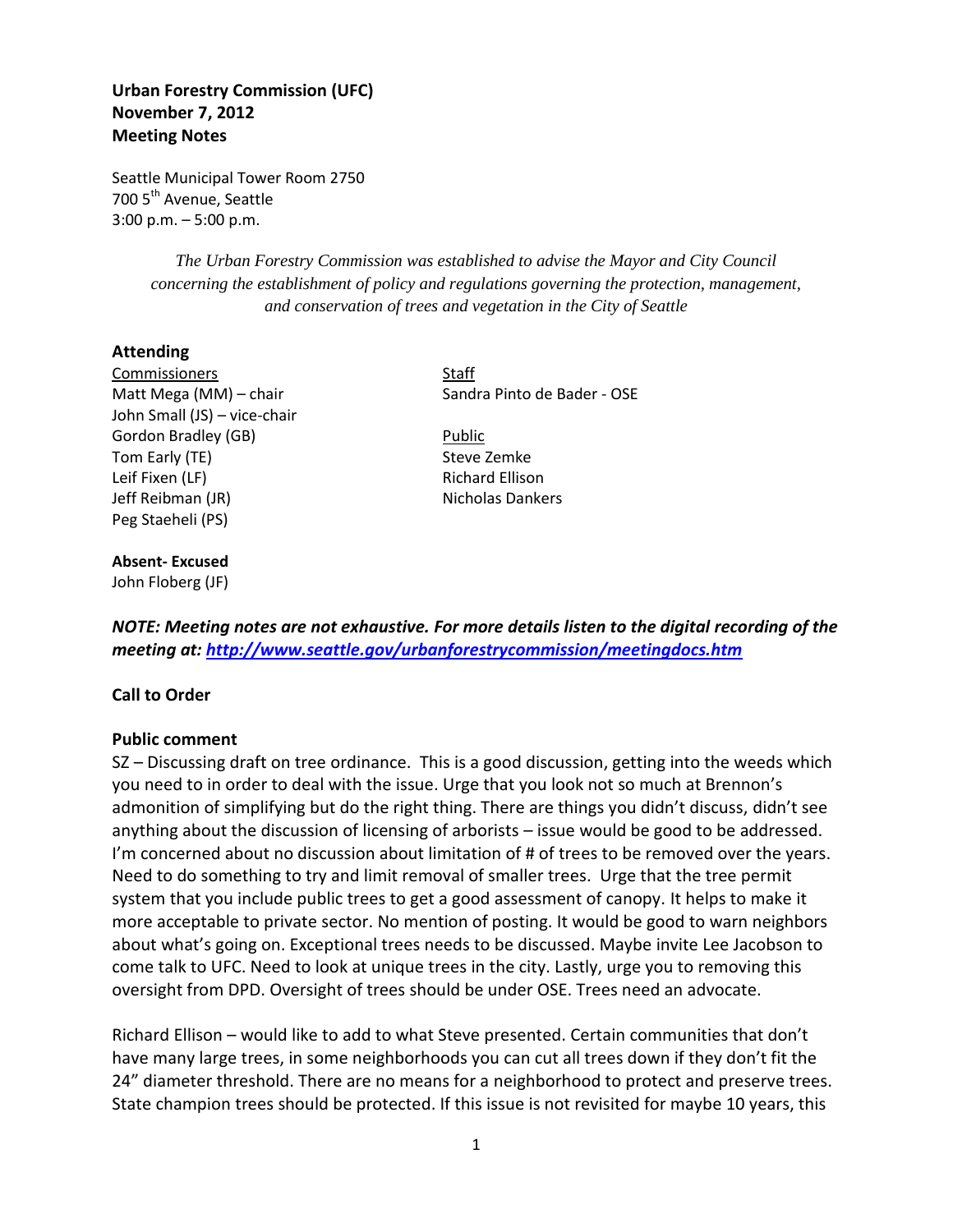is going to be the overriding document to protect trees. There should be a mechanism by which a neighborhood can nominate a tree and protect trees that are important to them. Schools need to be regulated under this document. They are an area that is a free for all right now. Make them look at tree protection. The 24" diameter threshold is too large, reduce it to 12", want to save 10-12" trees, that the most we have. Save the healthy and unique trees. In the U District, a lot of trees are being removed due to development. As trees are planted in new developments, what's going to stop people from cutting those down before they reach the 24" threshold? By which mechanism can we save existing trees? Do want to support retention of groves. ECA protection might not be enough.

## **Approval of October 3 meeting notes**

# **ACTION**: **A motion was made to approve the October 3 meeting notes as written. The motion was seconded and carried.**

PS – it was a good approach for a mix up of things. She wouldn't do the same thing every year. Got good ideas out there. It allowed people to think out of the box a little bit.

TE – it also helped people identified where they can help each other. In the near future, see those partnerships blossom.

PS – we do need a campaign. The exercise had energy. Maybe ask Council to put together a campaign from trees in the city.

**Review of proposed support letter for GSP funding through SPU rate increase – possible vote** JF – was approached by Forterra to support a rate increase to fund GSP.

TE – it doesn't identify how this increase would take place.

JF – I believe SPU rates are taken through Council and approved. Not sure of public process.

JS – State process with public utilities hearings.

MM – is this permanent increase or do they have to ask for it every year?

TE – The \$1.5M was targeted by GSP to meet their goal.

JF – the program's requirement is larger \$3M but has never been fully funded.

TE – this is a compromise

PS – concern is that it's up to \$500K/year. We need a stronger ask. We need \$3M. This is low-hanging. If we really understand the need then we need to ask for more.

GB – the language should support benefits for ratepayers, so we should include wording to that effect.

PS – we should also keep the \$500 in REET.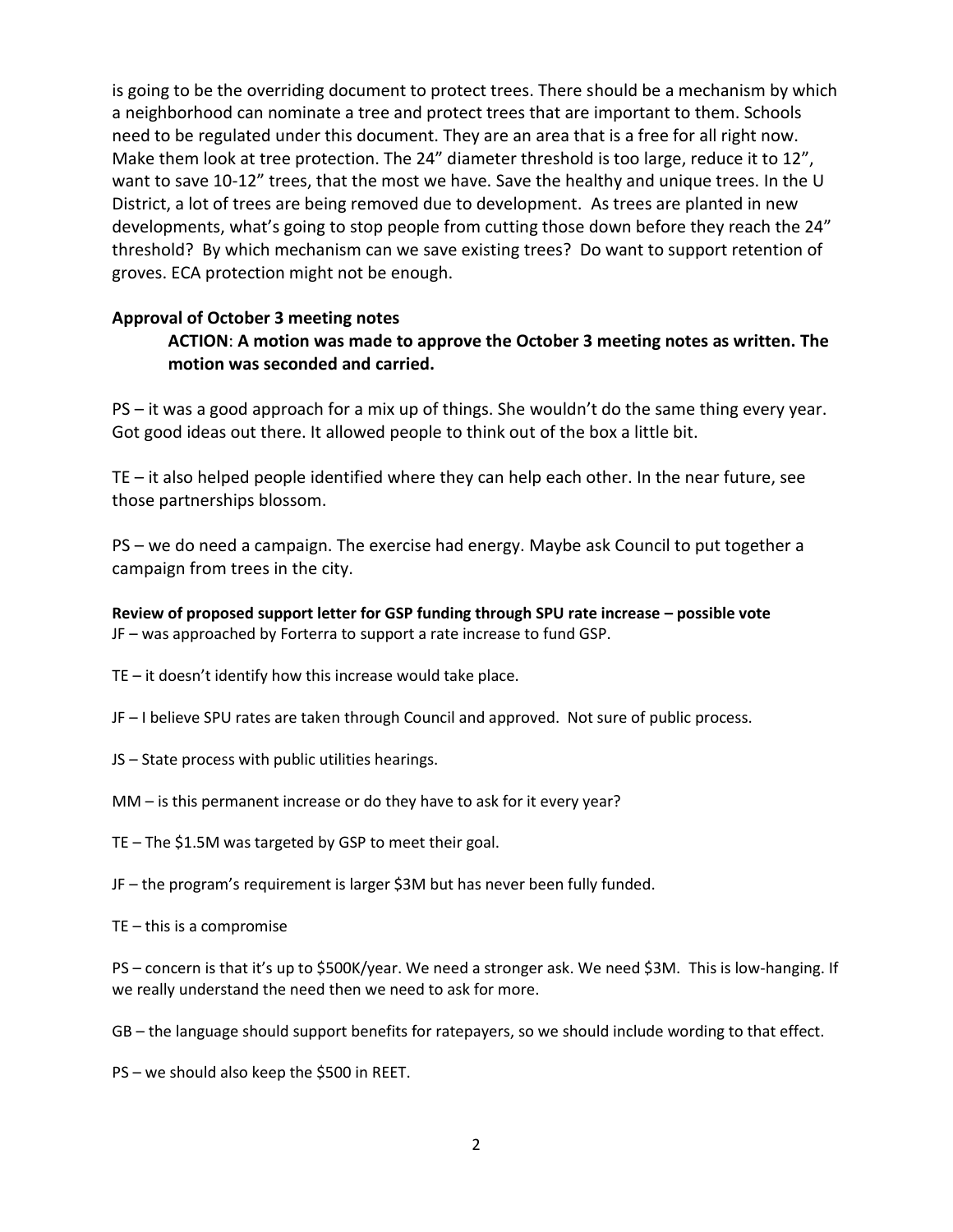# **ACTION**: **A motion was made to approve the letter of recommendation as amended. The motion was seconded and carried.**

## **UFMP update and DPD tree ordinance recommendation – discussion continues** Commissioners discussed the issues at hand.

(The initial part of this discussion was not captured in these notes because Sandra was finalizing and delivering the GSP funding letter of recommendation to Council. You can hear the missing piece of the discussion online at: [http://www.seattle.gov/urbanforestrycommission/meetingdocs.htm\)](http://www.seattle.gov/urbanforestrycommission/meetingdocs.htm)

PS – Does the SDOT ordinance has mitigation?

MM – IF the property owner gets a permit to remove a tree they don't have to mitigate.

JR – the beauty of using the same system for both private and street trees is that mitigation would apply to both.

GB – I'm still wondering about… how are people going to know what it is that they have in their yard.. What do the points accrue to the individual. The mitigation would be based on lot coverage?

TE – the threshold is, if you cut a certain size tree, you have to mitigate at a certain level. It's not by lot coverage, but tree by tree. You can mitigate in your own planting, or if you already have enough planting then you can mitigate elsewhere.

PS – trees that can become big and provide large canopy… you cut down a large potential canopy tree and plant a dogwood with little potential future canopy. That would be a problem.

MM – Portland gets around that by establishing trees to be small, medium, large tree canopy potential.

PS – maybe we say small trees don't count. That mitigation has to be for larger trees.

JS – this is how I envision it. First decision is, is it larger than 2" .If smaller than 6" don't track. Larger than 6" – does your parcel meet the points criteria (already have the information, lot size, etc). We need to determine the threshold for safety, hiring an arborist, loss of canopy, etc. If don't meet points criteria then you have to mitigate, on site or not.

JR – if you remove a certain size tree you have to plant to mitigate, if you don't want to plan, then have to pay a fee into the tree fund.

MM – basically is that it goes to mitigation by tree, if you want to argue that you have a fully planted lot, if you don't want to plant trees, pay money,

MM – what happens with trees such as Madronas?

JS – with greater than 6" you have to fill out a form.

PS – you are not going to sell me on it unless we don't count small non-native trees. Trees that will never get big. But the minute we try to add a layer onto this, then it is no longer simple.

TE – this is an improvement over the proposed ordinance.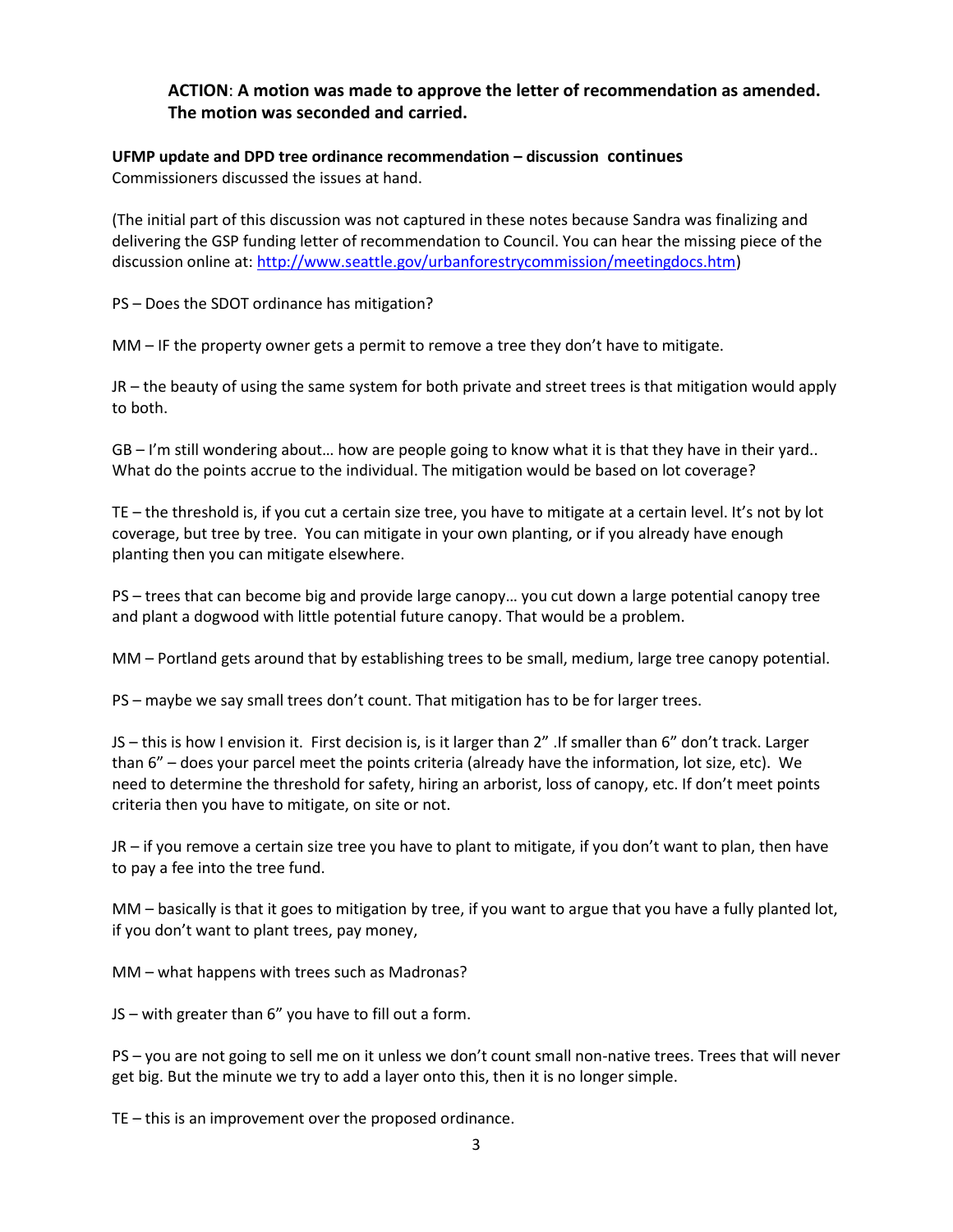JS – To play devil's advocate: I think that as soon as you have a discrete size threshold protecting it you put every tree in that species under that threshold in jeopardy of being cut. JS – we heard from the public saying that we need exceptional tree protection.

MM – the system would create the opportunity for City arborists to provide information to the public. TE – having these thresholds may be a problem. But how do we make that better. AT this point we've isolated several levels of mitigation. If we were to do a sliding scale, what would be the We have 1:1 6- 12"), 2:1 (12-18"), 3:1 (18-23"), and 4:1 (24"+) mitigation levels.

JR – under development different trees are assigned different point values, when you develop a lot you have to comply with certain number of points. Four size categories and evergreen bonus. Every tree was able to contribute to that. Trees retained helped achieve the points. Why not use the tree portion of the points system and find a way to promote parity with a different combination of trees planted and preserved.

PS – nobody is making a case for getting more trees and canopy cover.

LF – if you cut a tree, you either mitigate or pay into a fund that then the City will strategically plant more trees to increase canopy.

JR – if you are targeting people who want to remove trees to increase canopy we are in trouble. We are trying to hold our own with those people and get funds to plant more.

PS – I'm not seeing that the mitigation is equivalent. What happens if you are cutting a 24" tree?

JR – in this case you might have to apply for individual review because my lot doesn't have the capacity to plant more trees.

MM – if you cut a 24" Douglas fir you have to comply with 30 points.

PS – what's the dollar amount? Will paying \$3K to the fund will allow me to cut a 24" conifer. And why isn't this a tax?

LF- we can argue that is the same as wetland mitigation (it's a tax).

PS – if this is a method that would move us in the positive direction of planting more trees, I can suffer the consequences of seeing more removals if there is a fee in lieu for planting.

TE – any of these ideas would help. My worry is that what we propose might be too strong, and we are requiring quite a bit of planting in SF homes. My goal was to get the 2" in and notification to start tracking. Then calibrate it stronger in 5 years.

JR – I'd like to make a counterpoint – this is the same requirement we are making of development. Why should it be weaker? You neuter the development situation because people would clear cut before development. If we can say the development lots come up to the new standard, and those lots not under development need to mitigate.

PS – it's the big trees that have stormwater benefits and those are the ones we need to protect.